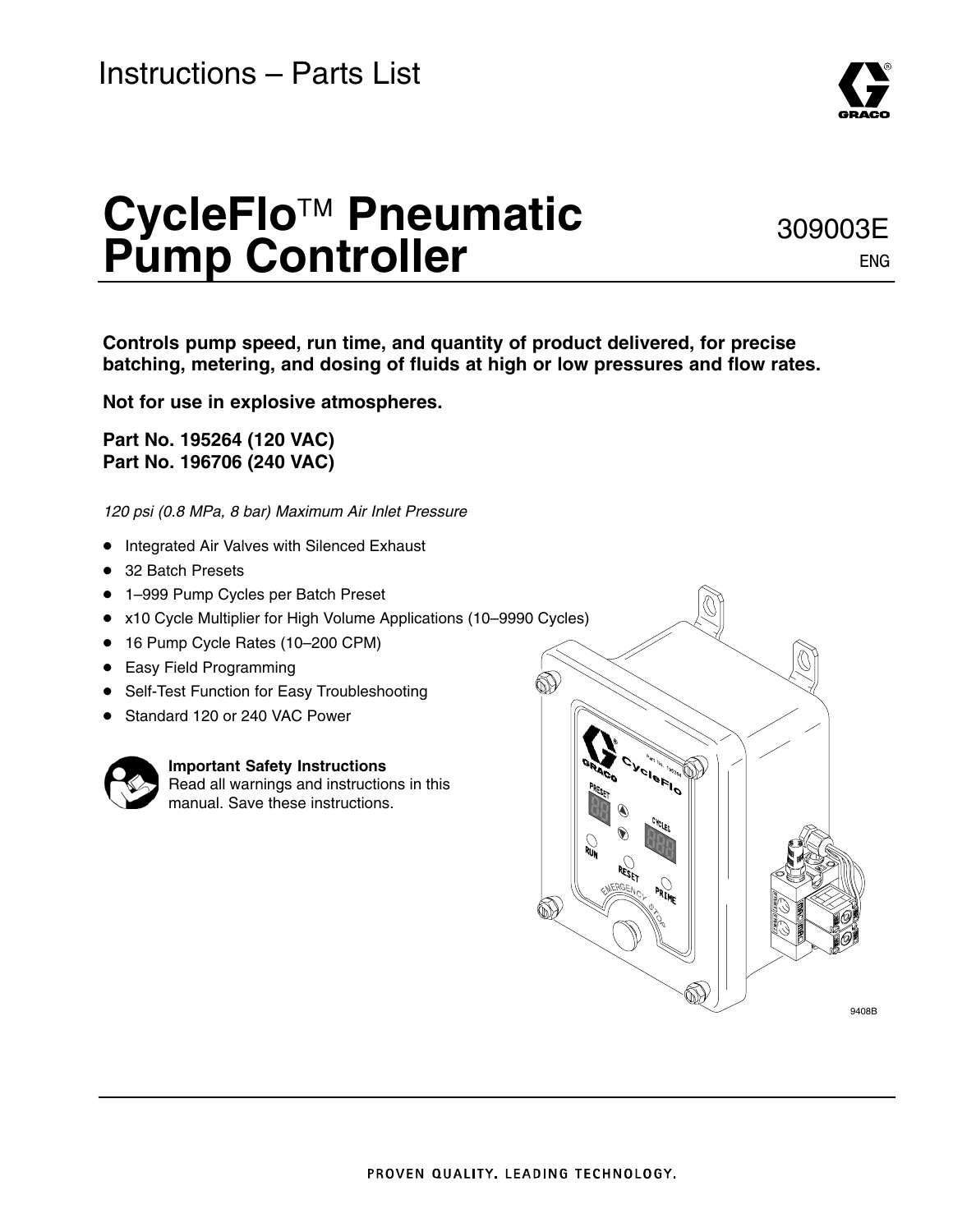## **Table of Contents**

| Setup and Programming  8        |
|---------------------------------|
| Cycles Per Minute (CPM) Rate  8 |
|                                 |
|                                 |
|                                 |

| Typical Installation Diagrams 13 |
|----------------------------------|
|                                  |
|                                  |
| Graco Standard Warranty  18      |
| Graco Information  18            |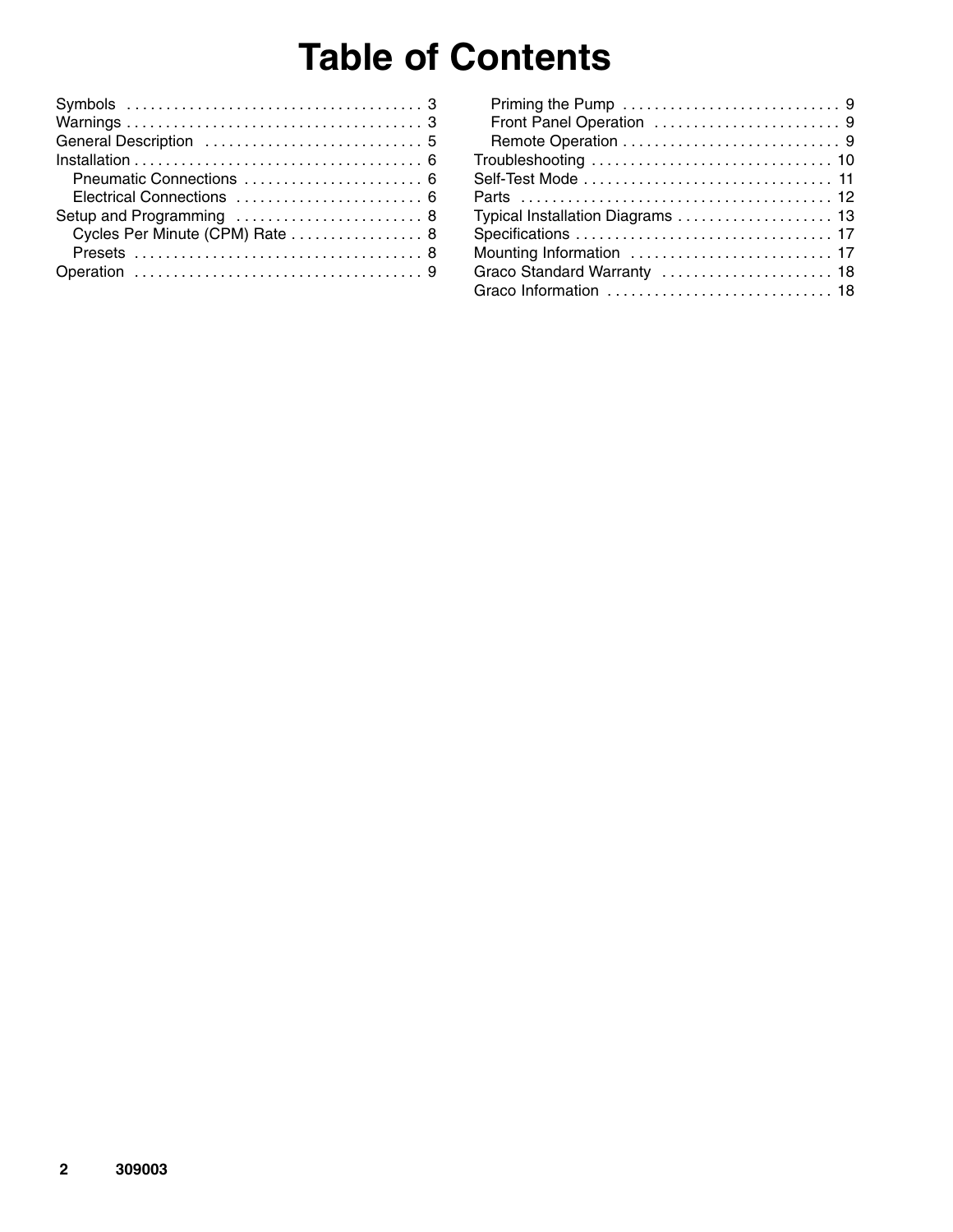# **Symbols**

### **Warning Symbol**

#### **WARNING** 0

This symbol alerts you to the possibility of serious injury or death if you do not follow the corresponding instructions.

### **Caution Symbol**

### **A** CAUTION

This symbol alerts you to the possibility of damage to or destruction of equipment if you do not follow the corresponding instructions.

|              | A WARNING                                                                                                                                                                                                         |  |  |
|--------------|-------------------------------------------------------------------------------------------------------------------------------------------------------------------------------------------------------------------|--|--|
|              | <b>EQUIPMENT MISUSE HAZARD</b>                                                                                                                                                                                    |  |  |
| INSTRUCTIONS | Equipment misuse can cause the equipment to rupture or malfunction and result in serious injury.                                                                                                                  |  |  |
|              | This equipment is for professional use only.                                                                                                                                                                      |  |  |
|              | Read all instruction manuals, warnings, tags, and labels before operating the equipment.                                                                                                                          |  |  |
|              | Use equipment only for its intended purpose. If you are uncertain about usage, call your Graco<br>distributor.                                                                                                    |  |  |
|              | Other than for installation purposes, do not alter or modify this equipment. Use only genuine<br>Graco parts and accessories.                                                                                     |  |  |
|              | Check equipment daily. Repair or replace worn or damaged parts immediately.                                                                                                                                       |  |  |
|              | Do not exceed the maximum working pressure of the lowest rated system component.                                                                                                                                  |  |  |
|              | Route hoses away from traffic areas, sharp edges, moving parts, and hot surfaces. Do not<br>expose Graco hoses to temperatures above 82 $\degree$ C (180 $\degree$ F) or below -40 $\degree$ C (-40 $\degree$ F). |  |  |
|              | Do not lift pressurized equipment.                                                                                                                                                                                |  |  |
|              | Comply with all applicable local, state and national fire, electrical, and other safety regulations.                                                                                                              |  |  |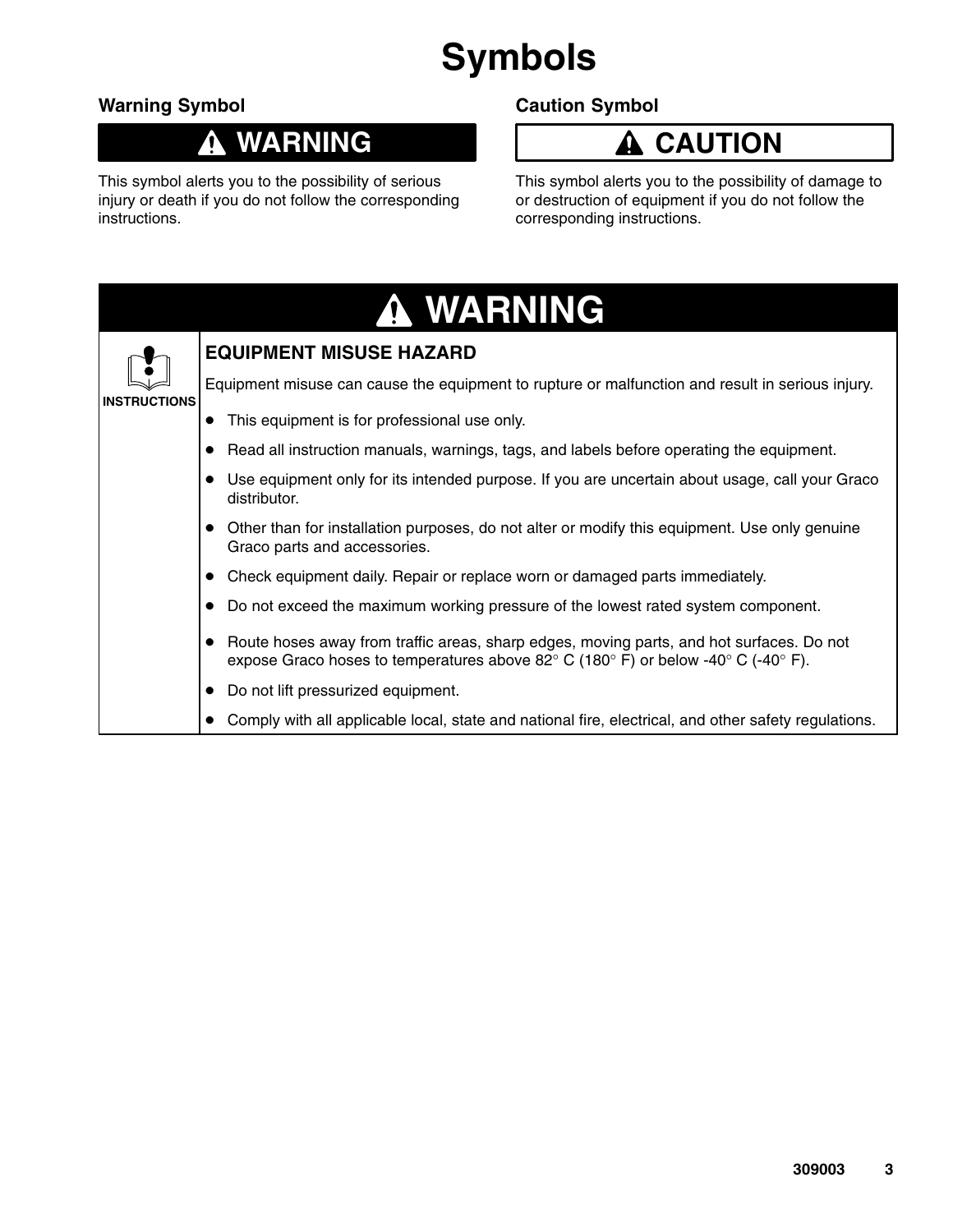### **WARNING**  $\mathbf{\Psi}$



#### **FIRE, EXPLOSION, AND ELECTRIC SHOCK HAZARD**

Improper grounding, poor air ventilation, open flames, or sparks can cause a hazardous condition and result in fire or explosion and other serious injury.

- Ground the pumping equipment. Proper grounding dissipates static electricity.
- $\bullet$ This equipment is not intended for intrinsically safe areas.
- $\bullet$ Keep the dispense area free of debris, including solvent, rags, and gasoline.
- $\bullet$  If there is any static sparking or you feel an electric shock while using the equipment, **stop operating immediately**. Do not use the equipment until you have identified and corrected the problem.
- Make sure all electrical work is performed by a qualified electrician.
- $\bullet$  Have any checks, installation, or service to electrical equipment performed by a qualified electrician only.
- Make sure all electrical equipment is installed and operated in compliance with local and applicable codes.
- Make sure power is disconnected when servicing and repairing equipment.
- $\bullet$ Keep liquids away from the electrical components.
- $\bullet$ Disconnect electrical power at the main switch before servicing equipment.
- $\bullet$ Never exceed maximum wattage of the supply unit.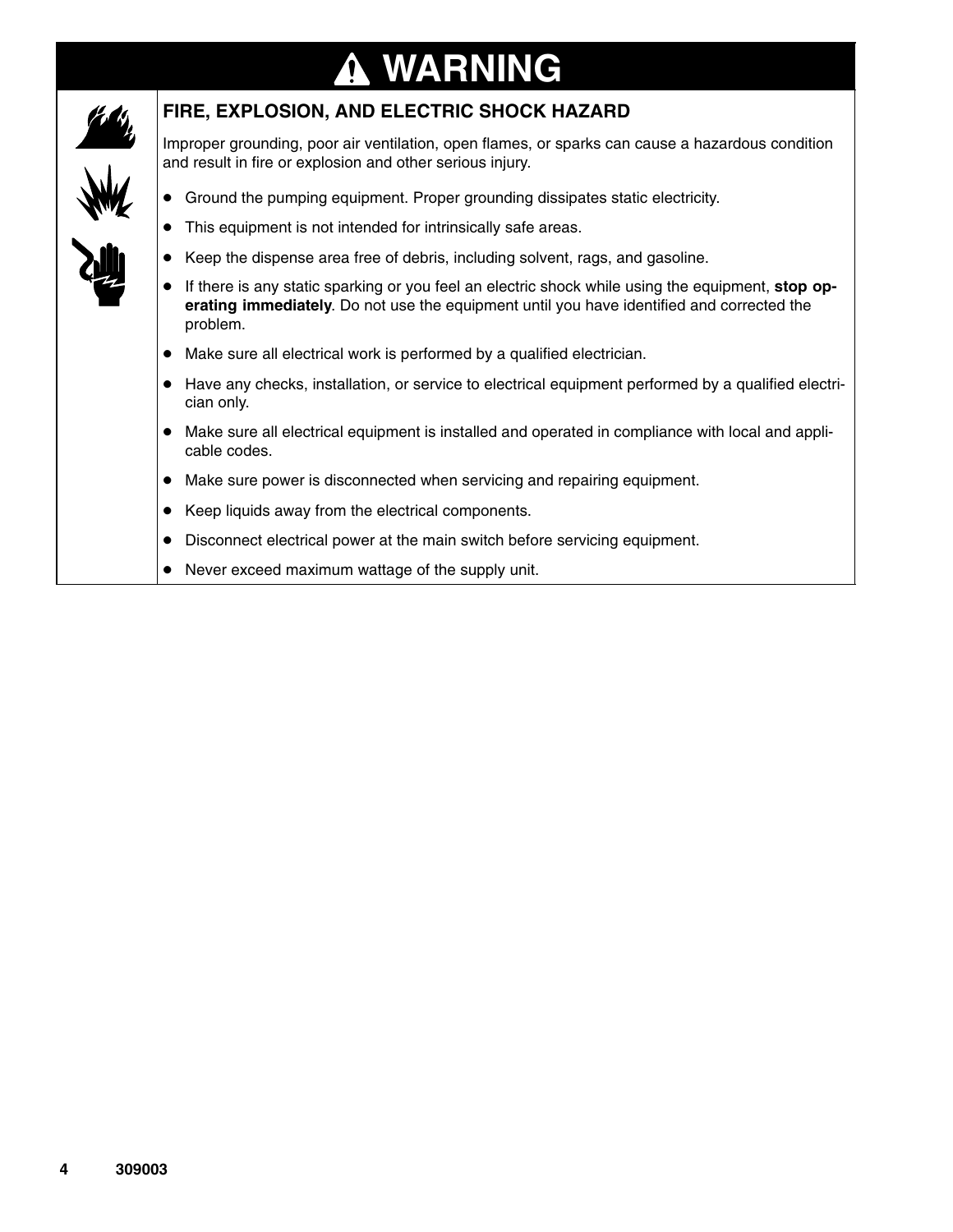## **General Description**

The CycleFlo is a pneumatic pump controller that allows precise control over the amount of product that is delivered by the pump, as well as the pump speed. The CycleFlo achieves this by operating the pump for a preset number of cycles and then halting the pumping cycle. Up to 32 different batch sizes may be programmed into the memory of the CycleFlo for easy delivery of different product volumes.

A batch may be initiated either from the front panel RUN button or via a remote switch. Such a remote switch may be connected to the trigger of a dispensing valve so that the pump only pumps when the operator depresses the valve trigger. Using the remote input, the pumping cycle may also be initiated by some other piece of equipment such as a timer or a pH controller. The CycleFlo will halt the pumping cycle once the preset volume of product has been dispensed.

The CycleFlo also features an adjustable pumping rate. This allows the CycleFlo to be used with different pump types and also to tailor the pump cycle to deliver fluids with a variety of flow characteristics.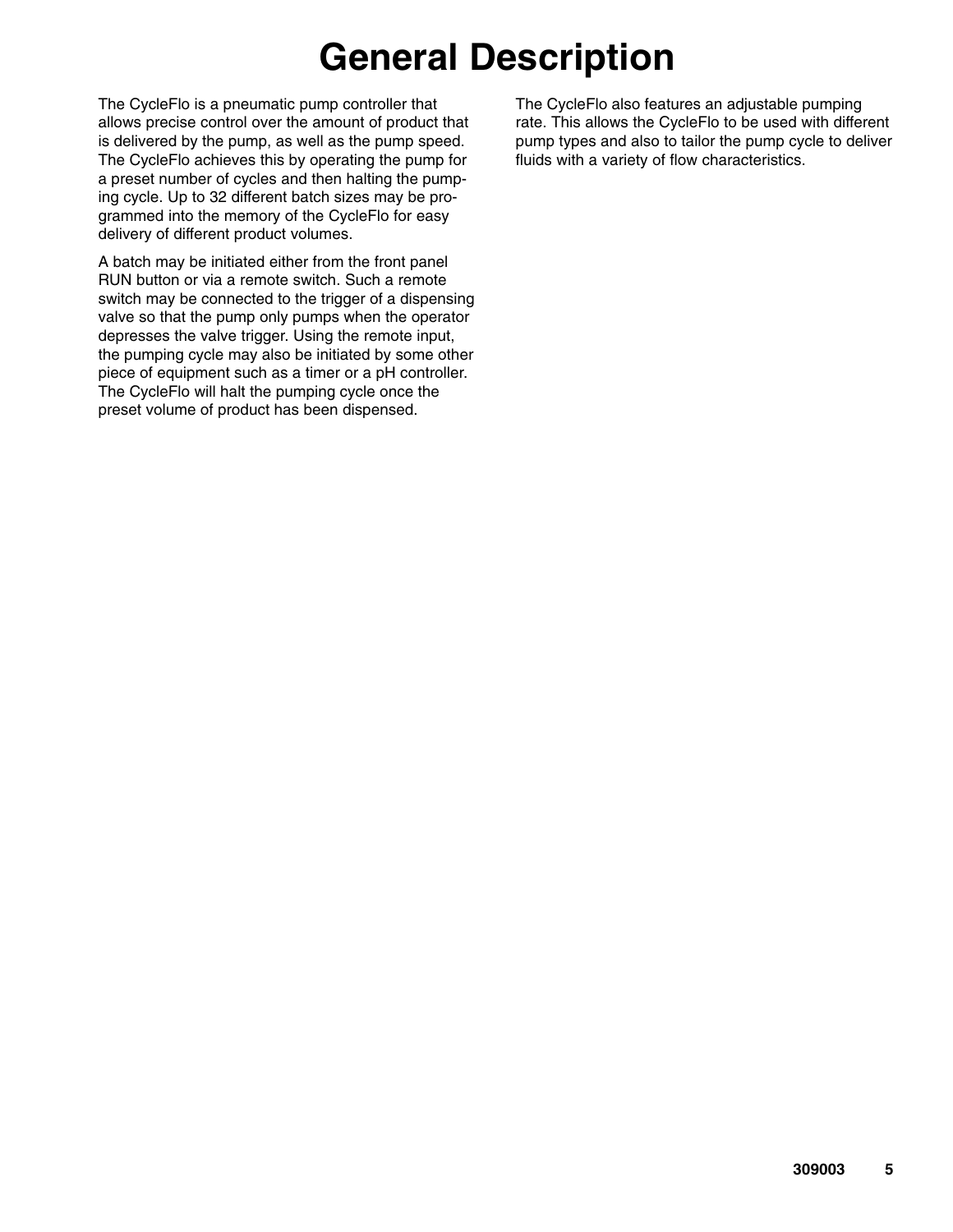# **Installation**

### **Pneumatic Connections**

The integrated air valves (solenoids #1 and #2), located on the right side of the CycleFlo enclosure, have a common air inlet (1/4 in. npt) port at the bottom and two outlet ports (1/8 in. npt to 1/4 in. elbow tube fitting) towards the front of the unit. The exhaust is silenced with a muffler.



**Fig. 1**

The A and B outlet ports are to be connected to the A and B ports, respectively, on the Husky<sup>™</sup> 205, or to the two air valve control ports located on the air motors of pumps larger than the Husky 205. The unit comes equipped with 1/4 in. OD push-in tube fittings installed in the A and B ports.

On pumps larger than the Husky 205, a three-way solenoid valve (Graco Part No. 115605 or equivalent) should be installed on the main air supply to the pump. This ensures that pressure is not generated by the pump when the controller is not operating. The air supply valve signal output on the CycleFlo controller is designed to control this valve.

#### An access hole with a strain relief installed has been provided for the external power connection. Due to the unique requirements of each installation, access holes have not been provided for other optional external wiring connections. Access holes will need to be added for the external Air Supply Valve Signal and/or Remote Run options. Have a qualified electrician determine the proper strain relief, wire type, and wire size for your particular application. When positioning or adding access holes, be careful not to damage any internal components. Failure to use the proper strain relief, wire type, and wire size can cause damage to internal components or personal injury.

The 24 Volt DC Air Supply Valve Signal output is used to control a three-way valve (Graco Part No. 115605 or equivalent) on the main air supply of pumps larger than the Husky 205. This ensures that pressure is not generated by the pump when the controller is not operating. Failure to use this valve can cause damage to the unit and possible personal injury.

### **WARNING**

Failure to use the recommended valve can cause damage to the unit and possible personal injury. Follow the pressure relief procedure in the pump manual before moving or servicing the pump.

The CycleFlo requires 120/240 VAC, 50/60 Hz to operate. The power input is fuse-protected with a 160 mA fuse for 120 Volt service and an 80 mA fuse for 240 Volt service (see Fig. 2).

### **Electrical Connections**

### **WARNING**



#### **FIRE, EXPLOSION, AND ELECTRIC SHOCK HAZARD**

To reduce the risk of fire, explosion, or electric shock:

- $\bullet$  The power source conduit is not an adequate ground for the system. The unit must be grounded to a true earth ground.
- $\bullet$  A qualified electrician must complete all grounding and wiring connections and check the resistance.
- $\bullet$  Refer to your local code for the requirements for a "true earth ground" in your area.

### **WARNING**

When replacing the fuse, make sure to replace it only with one of equivalent rating. Failure to do so may cause damage to the unit and possible personal injury.

Connect power to the unit as described. Always have a qualified electrician perform wiring connections. Connect Line (L) and Neutral (N) wires to the terminal block as shown in Fig. 2. The Ground wire (GND) must be attached to the #10–32 ground stud. A crimp-on ground wire lug comes attached to the ground stud. Remove the lug and attach to the ground wire. Replace the lug assembly back onto the stud and fasten down with the kepsnut provided.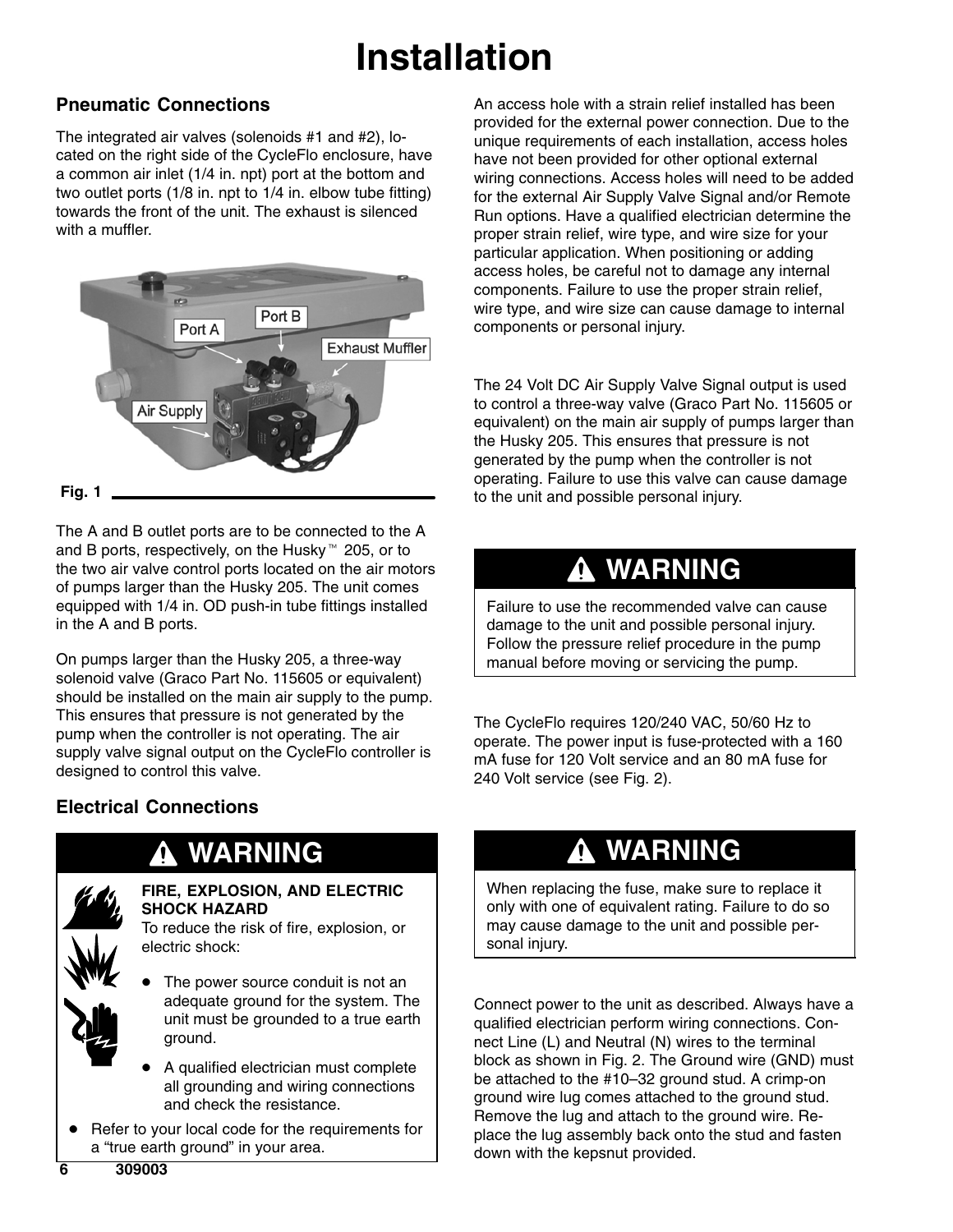## **Installation**



The Remote Run input is an external switch input. A switch connected to this input should be a potential free contact.

The Air Supply Line Valve Signal is a 24 VDC output signal. This signal drives the external 6W solenoid valve (Graco Part No. 115605), which controls the main air supply (required for pumps larger than the Husky 205).

Solenoid Valve #1 and #2 Signals (24 VDC output signals) are pre-connected to the air valves on the right side of the CycleFlo.

#### **Power Connections**

Connect Line (L), Neutral (N), and Ground (GND) as shown in Fig. 2. Ground wire must be attached to the ground stud and fastened down with the nut provided.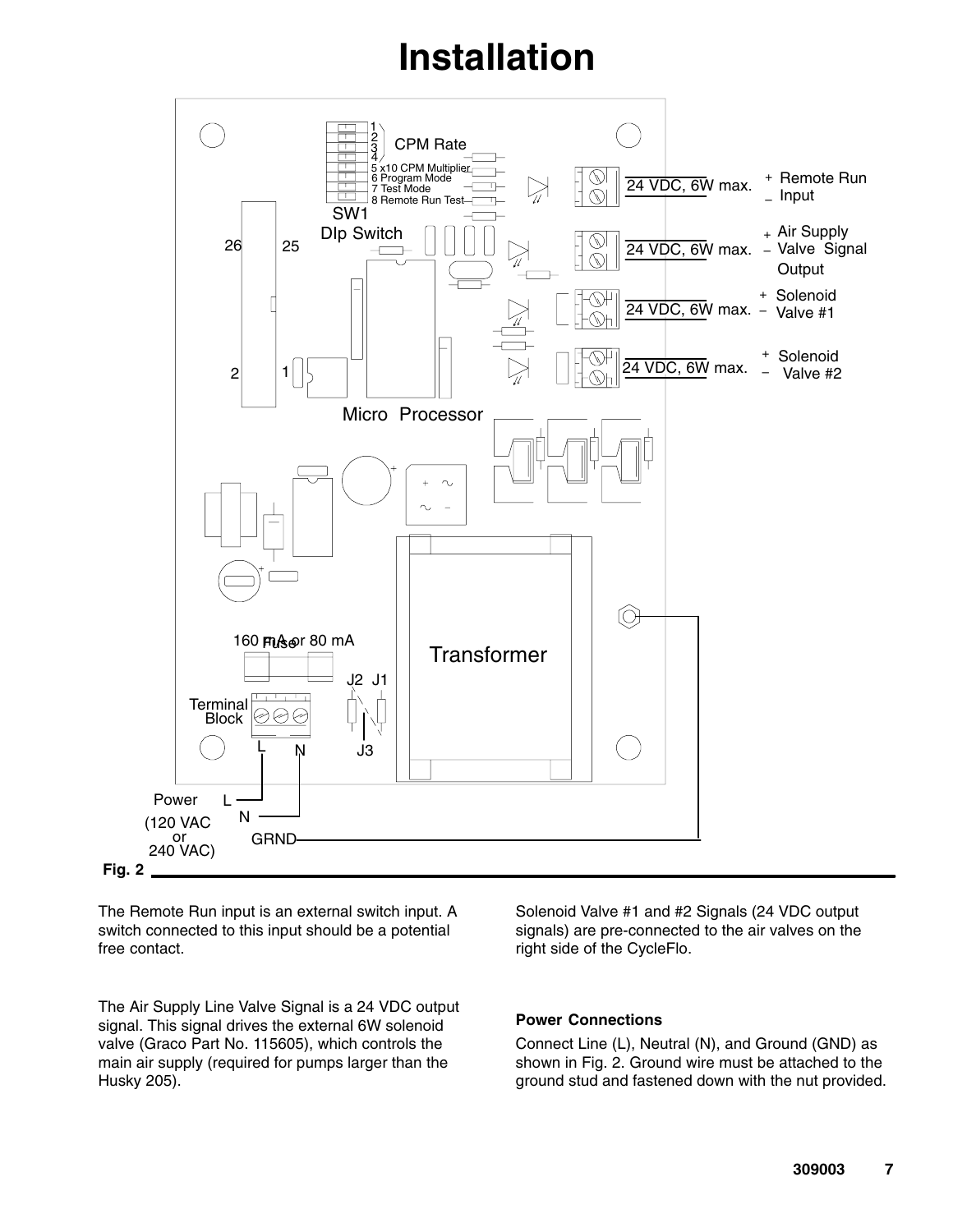# **Setup and Programming**

An 8-position DIP switch (SW1) (see Fig. 1 for location) is used to set the cycle rate and cycles multiplier. It is also used to invoke the various test modes.

Before the CycleFlo can be put into operation, the parameters in Fig. 3 must be programmed for each particular application.



### **Cycles Per Minute (CPM) Rate**

The pump cycle rate is adjustable to accommodate different pump sizes, varying product viscosity, and product delivery speed. The pump cycle rate is measured in cycles per minute (CPM), which is the number of times the pump performs a pump cycle in one minute. One pump cycle consists of a momentary pressurization of each one of the two diaphragms.

The CPM Rate Table in Fig. 4 shows the settings for the first four switches of SW1 and the resulting CPM rate.



**SW1 CPM Rate Table**

#### **Presets**

The CycleFlo has 32 programmable presets to easily switch between amounts of fluid delivered by the pump during a RUN cycle. Each preset is programmed with the number of times the pump will be cycled. Use the  $\triangle$  and  $\nabla$  buttons on the front panel to step through the presets. The PRESET display will indicate the selected PRESET program number and the CYCLES display will show the associated number of pump cycles.

**NOTE:** SW1–5 is the x10 Cycle Multiplier. If SW1–5 is in the ON position, the actual number of pump cycles will be 10 times that of the CYCLES display.

To change the number of cycles associated with a programmed preset, do the following:

- 1. Place the CycleFlo into Program Mode by moving SW1–6 to ON. The PRESET display will blink to indicate that the Program Mode is active.
- 2. Use the  $\nabla$  buttons to select the PRESET to be changed.
- 3. Press and hold the RUN button, then use the  $\blacktriangledown$ and  $\triangle$  buttons to adjust the 100's digit of the CYCLES display.
- 4. Press and hold the RESET button, then use the  $\blacktriangledown$ and  $\triangle$  buttons to adjust the 10's digit of the CYCLES display.
- 5. Press and hold the PRIME button, then use the  $\blacktriangledown$ and  $\triangle$  buttons to adjust the 1's digit of the CYCLES display.
- 6. Once the correct number of cycles is displayed, use the  $\nabla$  and  $\triangle$  buttons to move to another PRESET and then back to the current one to verify that the new cycle count was stored correctly.

**NOTE:** Either the  $\nabla$  or  $\triangle$  button must be pressed for the new cycle count to be programmed into the Cycle-Flo's memory.

- 7. Repeat for the next PRESET, as needed.
- 8. When finished, switch SW1–6 to the OFF position to place the CycleFlo into Normal Operating mode.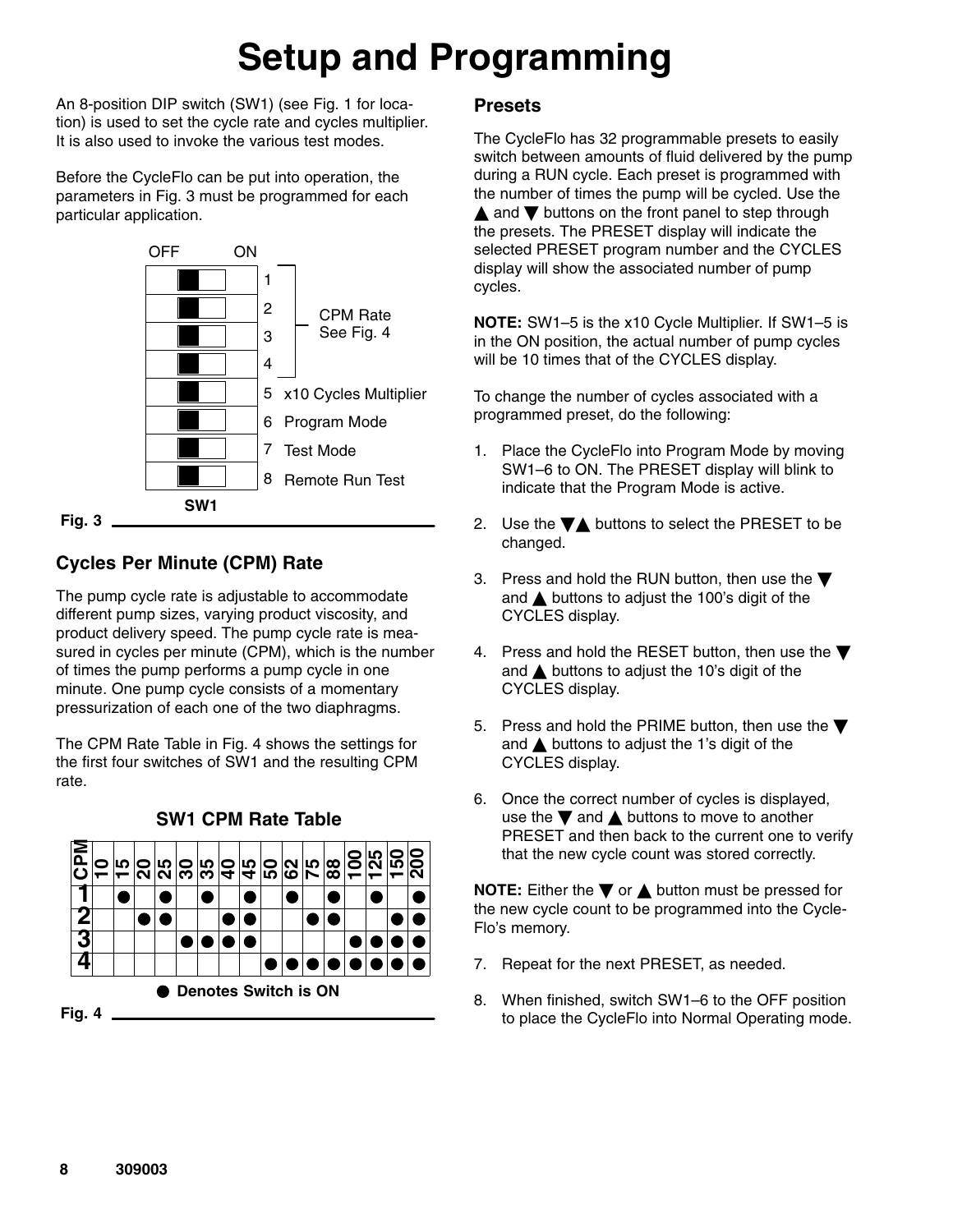## **Operation**

#### **Priming the Pump**

A priming feature allows for the temporary operation of the pump for priming purposes. The pump cycle rate during priming is controlled by the 8-position DIP switch (SW1).

Pressing the PRIME button on the front panel will start the pump cycling while the button is held. Once primed, release the button to stop pump operation.

#### **Front Panel Operation**

The  $\nabla$  and  $\triangle$  buttons (see Fig. 5) select the desired PRESET pump cycle. The pump cycle count for each PRESET is displayed in the CYCLES display.



Pressing the RUN button on the front panel starts the pump cycling for the number of cycles indicated by the CYCLES display. The CYCLES display will count down from its current count every time the pump performs a complete cycle (both diaphragms alternately activated). When all cycles have been performed, the pump will stop and the CYCLES display will automatically be reset to the full cycle count for the current PRESET. The unit is then ready for another dispense cycle.

Pressing the RESET button during a RUN operation stops the pumping cycle. The CYCLES display will blink to indicate that the RUN mode was interrupted. Once in this mode, there are two possible actions: pressing the RUN button will resume the pump cycling where it was interrupted or pressing the RESET button again will reset the CYCLES to the full count for the current PRESET.

### **Remote Operation**

The  $\nabla$  and  $\triangle$  buttons select the desired PRESET number of pump cycles. Pump cycles for each PRE-SET are displayed in the CYCLES display.

Closing the REMOTE RUN contact starts the pump cycling for the number of cycles indicated by the CYCLES display. The CYCLES display will count down from its current count every time the pump performs a complete cycle (both the diaphragms alternately activated). When all cycles have been performed, the pump will stop and the CYCLES display will automatically be reset to the full cycle count for the current RESET.

Opening the REMOTE RUN contact stops the pump cycling. The CYCLES display will blink to indicate that the RUN mode was interrupted. Once in this mode, there are two possible actions: closing the REMOTE RUN contact again will resume the pump cycling where it was interrupted or pressing the RESET button on the front panel will reset the CYCLES to the full count for the current PRESET.

When all cycles have been performed, the pump will stop and the CYCLES display will show 000 until the REMOTE RUN contact is opened. The CYCLES display will then automatically be reset to the full cycle count for the current PRESET.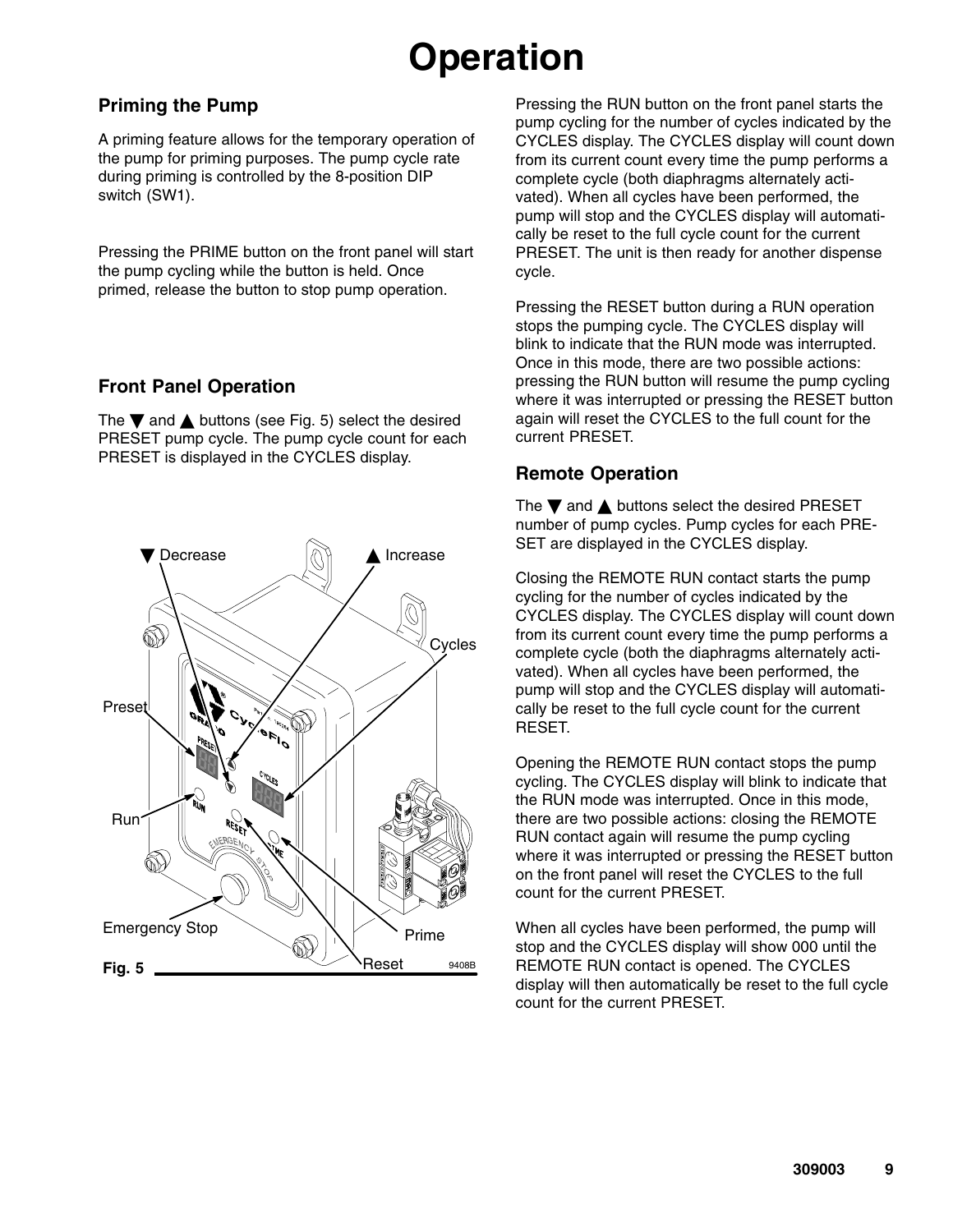# **Troubleshooting**

The following is a list of possible problems and their causes. The CycleFlo also has a built-in self-test mode that allows dynamic testing of all components.

#### **Troubleshooting Guide**

| Problem                                                                   | Cause                            | <b>Solution</b>                                                                                                                               |
|---------------------------------------------------------------------------|----------------------------------|-----------------------------------------------------------------------------------------------------------------------------------------------|
| No operation at all                                                       | Blown fuse.                      | Check fuse and replace with 250 V<br>1/4A type.                                                                                               |
|                                                                           | Emergency Stop switch OFF.       | Press switch.                                                                                                                                 |
| LED display shows incomplete<br>digits                                    | Poor ribbon cable connection.    | Turn power off and unplug then re-<br>plug ribbon cable on main board and<br>display board.                                                   |
|                                                                           | Damaged display board.           | Replace board.                                                                                                                                |
| Front panel button(s) don't work                                          | Poor ribbon cable connection.    | Turn power off and unplug then re-<br>plug ribbon cable on main board and<br>display board.                                                   |
|                                                                           | Loose mounting screw.            | Make sure mounting screws on dis-<br>play board are securely tightened.                                                                       |
|                                                                           | Damaged display board.           | Replace board.                                                                                                                                |
| Pump won't operate when RUN<br>button is pressed                          | Incorrect operating mode.        | Make sure SW1-6, 7, 8 are all in the<br>OFF position.                                                                                         |
|                                                                           | No or low air supply.            | Check air supply to make sure there<br>is sufficient pressure and air avail-<br>able.                                                         |
| Pump won't operate (cycles count<br>down and valve driver LED's<br>blink) | Bad solenoid wire connections.   | Turn off power and check wire con-<br>nections from solenoid valve #1 and<br>#2 to make sure they are all con-<br>nected and seated properly. |
|                                                                           | Bad solenoid valve(s).           | Turn off air supply and listen for<br>"clicking" on solenoid valves; replace<br>valves if no "clicking" is audible.                           |
| Pump won't operate (CYCLES<br>count down but no valve driver<br>LED's)    | Bad valve drivers on main board. | Replace main board.                                                                                                                           |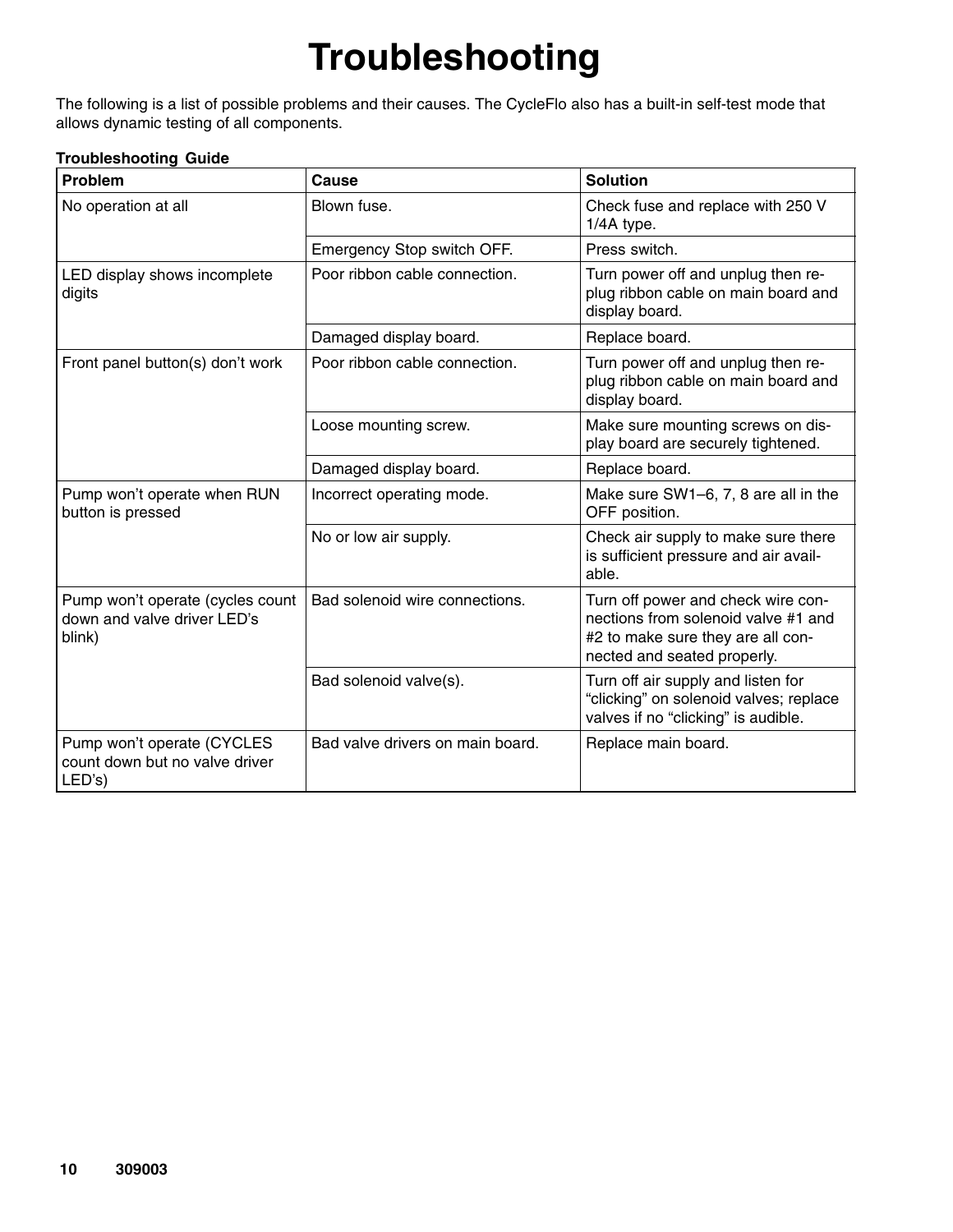## **Self-Test Mode**

### **A CAUTION**

During this test, the solenoid valves may be activated. This will activate a connected pump. To prevent inadvertent pumping, disconnect the air supply to the solenoid valves or remove the air lines to the pump.

#### **TEST MODE (SW1–7)**

The CycleFlo has a built-in test program that allows for dynamic testing of all internal and external components.

Once activated, the self-test mode will do the following continuously until the test mode is de-activated:

● All display digits count from 0–9 in unison. This is used to determine if any of the displays are faulty. Replace the display board if segments of the display fail to activate during the self-test.

 $\bullet$  Each of the five front panel buttons activates a decimal point on the LED displays. Replace the display board if a button fails to activate a decimal point.

Position SW1–7 to the ON position to activate the self-test mode. Position SW1–7 to the OFF position to de-activate the self-test mode.

#### **REMOTE RUN TEST (SW1–8)**

Position SW1–8 (the REMOTE RUN test) to the ON position to activate the AIR SUPPLY VALVE signal and cycle the solenoid valves at the CPM rate set by SW1–1, 2, 3, 4. The Remote Run Test (SW1–8) performs the same function as closing the Remote Run Switch input, and therefore, is used to test the functionality of the Remote Run Switch input. Follow the **Troubleshooting Guide** on page 10 if either fails to operate.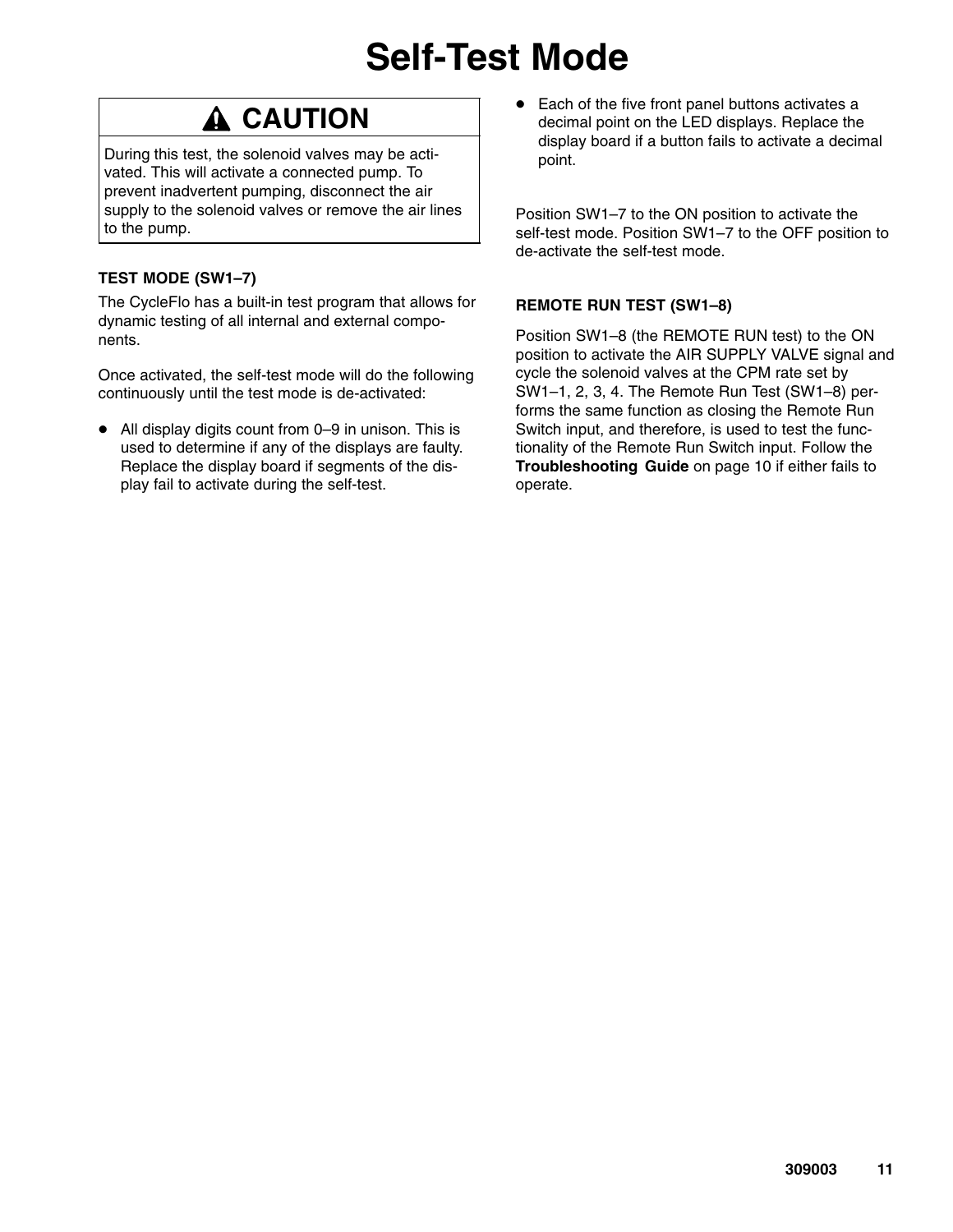## **Parts**



| <b>Parts</b> |                                                          |  |  |  |
|--------------|----------------------------------------------------------|--|--|--|
| Part No.     | <b>Description</b>                                       |  |  |  |
| 195264       | CycleFlo Pneumatic Pump Controller Unit (120 VAC)        |  |  |  |
| 196706       | CycleFlo Pneumatic Pump Controller Unit (240 VAC)        |  |  |  |
|              | Enclosure                                                |  |  |  |
|              | Emblem (not shown – located on front of unit) (120 VAC)  |  |  |  |
|              | Emblem (not shown – located on front of unit) (240 VAC)  |  |  |  |
| 115381       | Main Board (120 VAC)                                     |  |  |  |
| 116111       | Main Board (240 VAC)                                     |  |  |  |
| 115380       | Display Board                                            |  |  |  |
| 115382       | Ribbon Cable                                             |  |  |  |
| 115383       | Air Valve (NOTE: two valves are required per controller) |  |  |  |

#### **Optional Accessories**

| l Part No. | <b>Description</b>          |
|------------|-----------------------------|
| 102518     | Cord Set, Electrical        |
| 115988     | Tube, Nylon, 50 ft          |
| 115605     | Valve, Solenoid, 24 VDC, 6W |

*––––– Not sold separately.*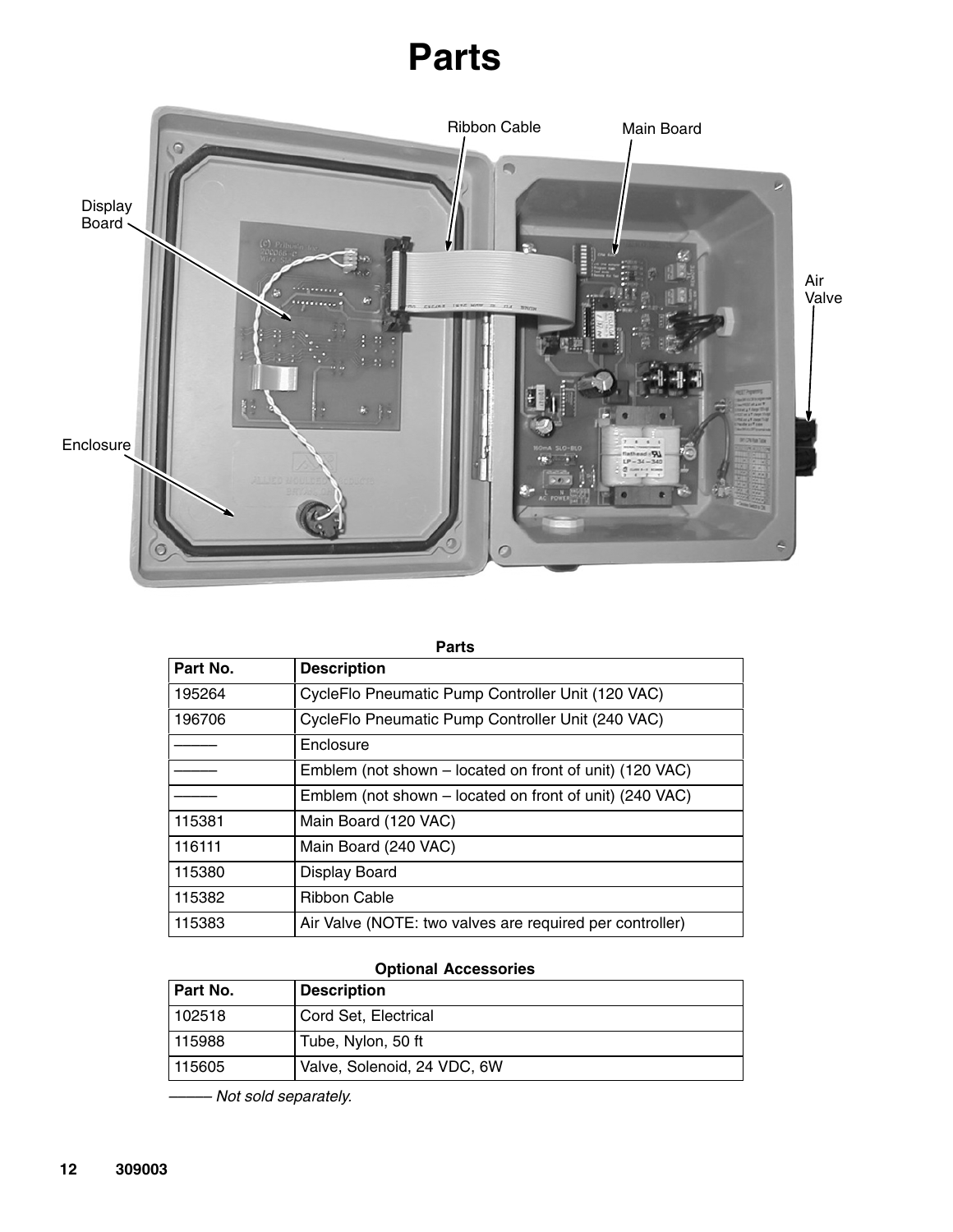

9409A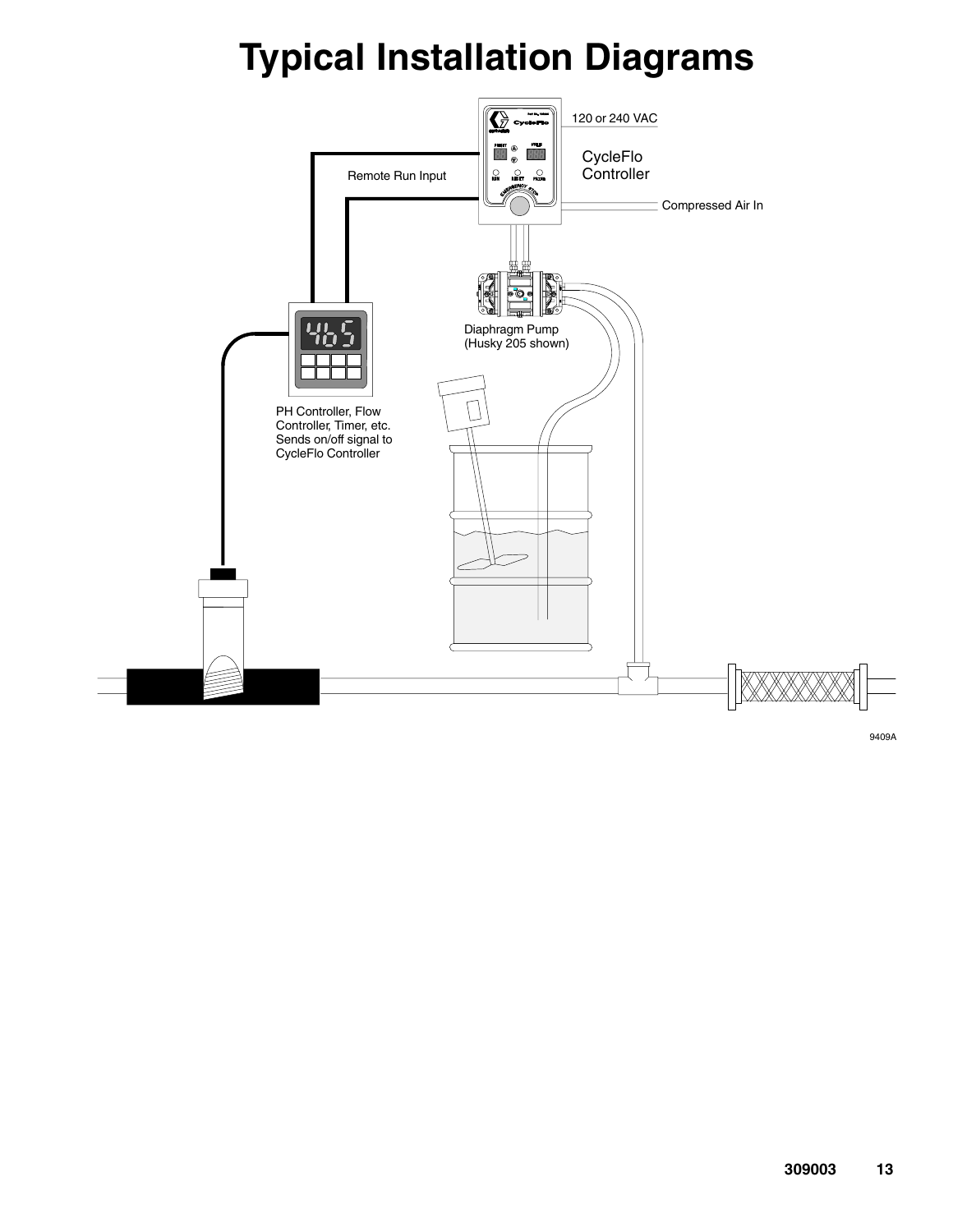

\*Provided by others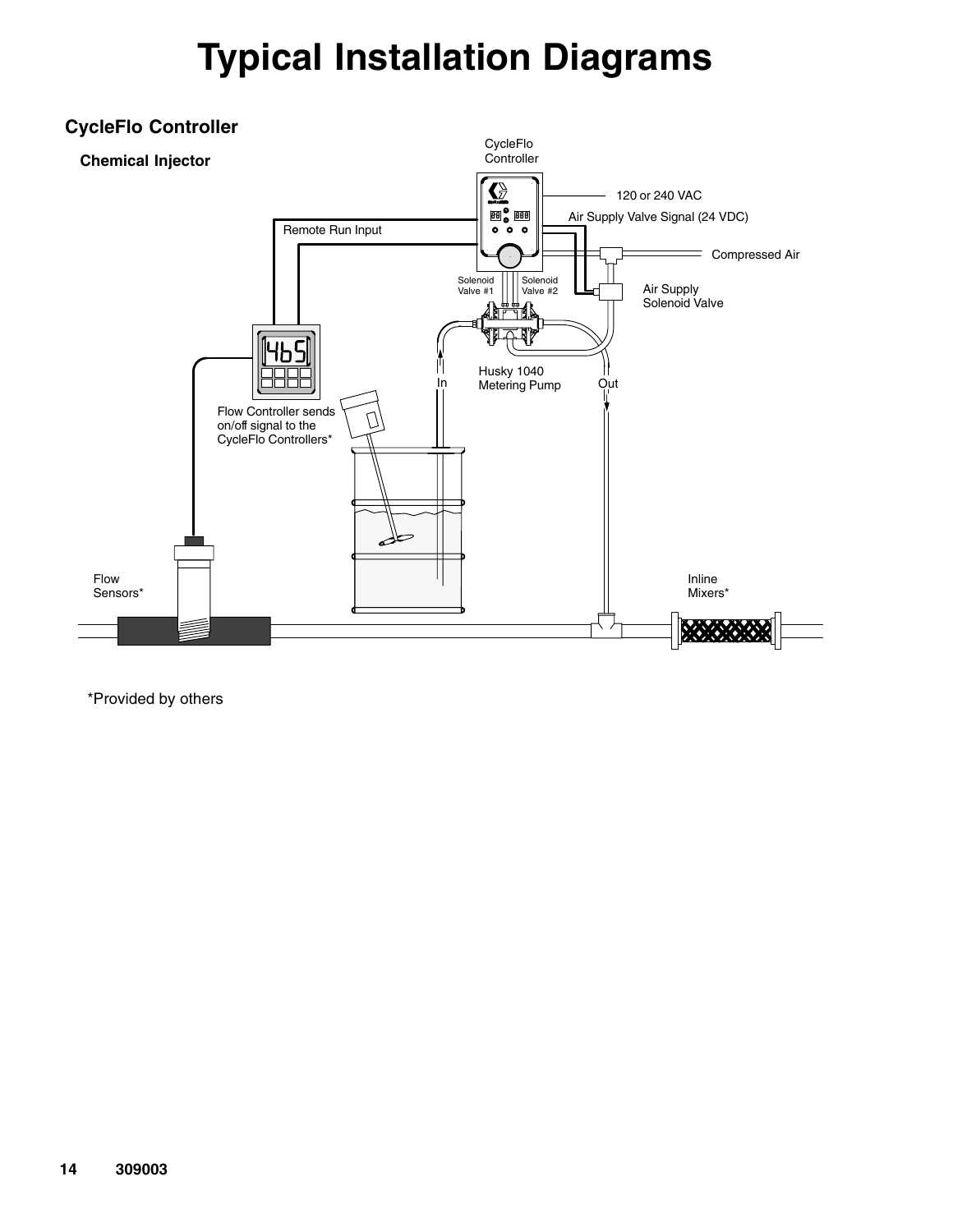#### **CycleFlo Controller**

**Water Neutralization**

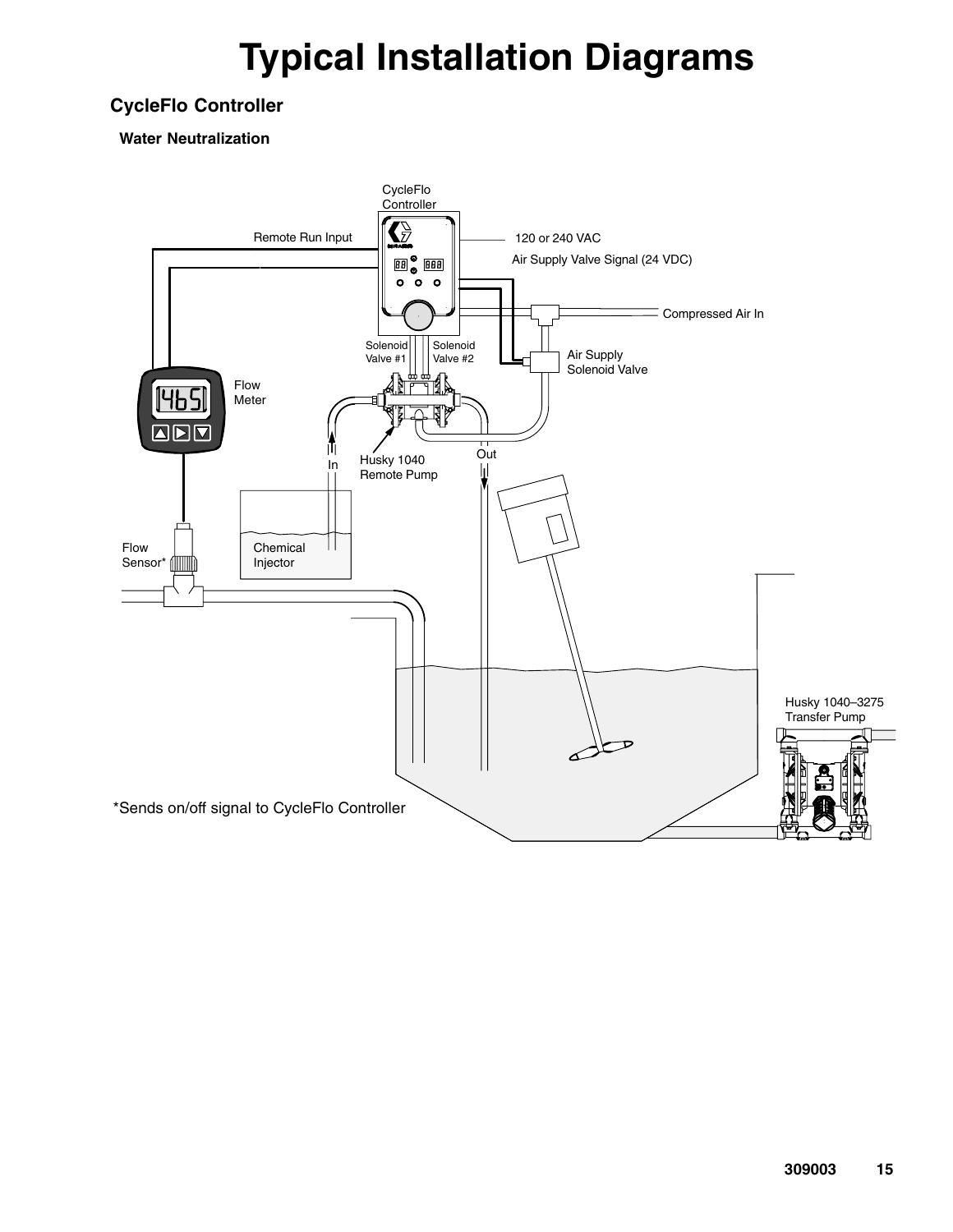

\* Provided by others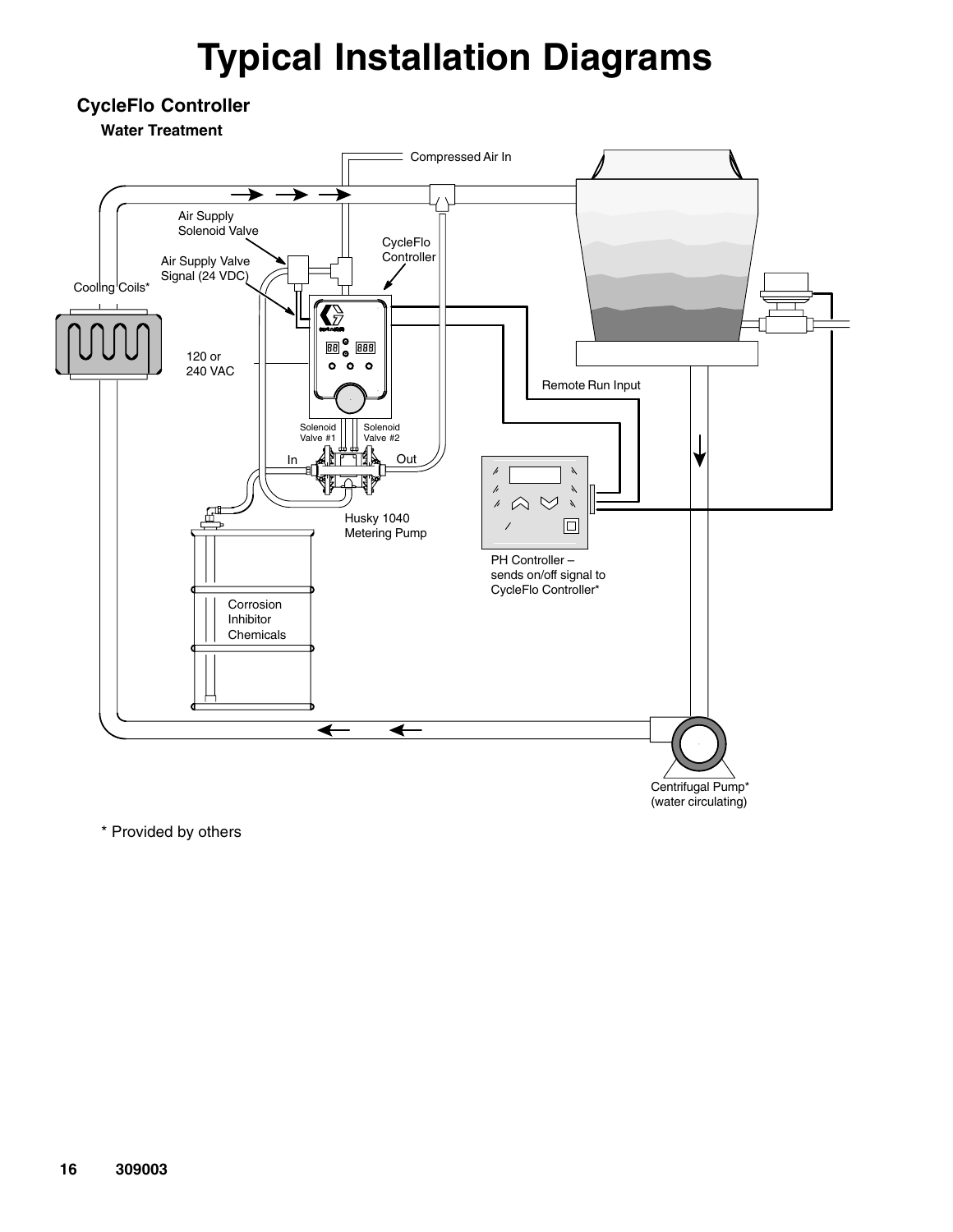## **Specifications**

**Power Requirements:**

120 VAC, 50/60 Hz, 160 mA 240 VAC, 50/60 Hz, 80 mA

**Air Supply:** 120 psi (0.8 MPa, 8 bar) Maximum

## **Mounting Information**



9438A